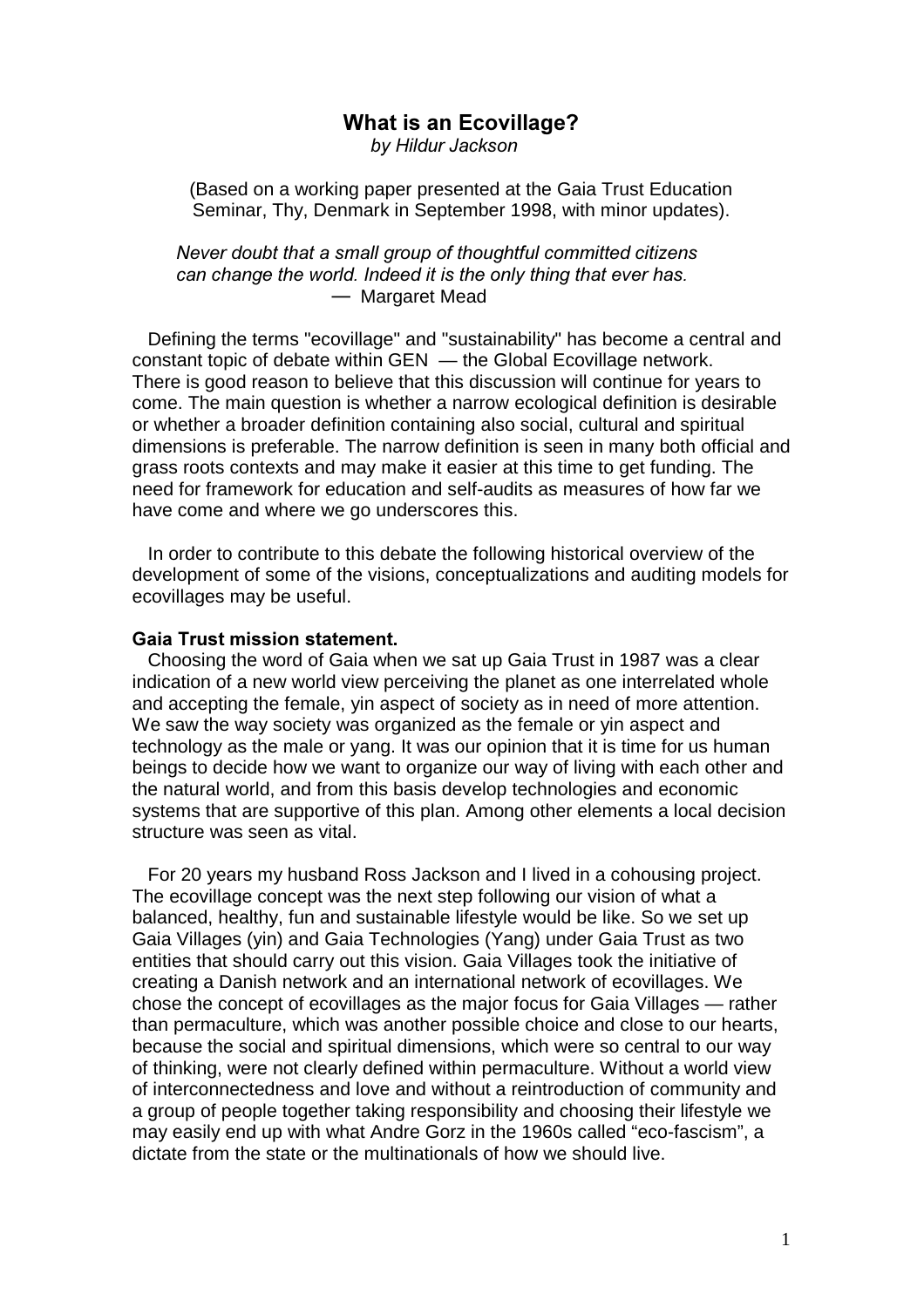## The First Global Meetings in Thy and the Gilman Definition

 In 1991 Gaia Trust commissioned Diane and Robert Gilman to make a global survey of the best examples of ecovillages they and we could think of as a basis for our future strategy. In their report, "Ecovillages and Sustainable Communities," they came up with a definition of an ecovillage as, " a human scale, full-featured settlement, in which human activities are harmlessly integrated into the natural world, in a way that is supportive of healthy human development and can be successfully continued into the indefinite future." This definition has being much quoted. And is still being used. Its strength is that it serves as a focus for local work and local community as opposed to further globalization. And it is acceptable to all. Its weakness is that it misses the emphasis on the social dimension in the decision-making process and the spiritual dimension. Also the term "full-featured" can be somewhat difficult to translate cross-culturally, as we move between modern and ancient indigenous lifestyles.

 In September of 1991, Gaia Trust invited to the first of two global meetings at Fiordyang in Thy (at the same time as we moved up there to live). The second meeting in July 1994 resulted in the formation of the "seed group" of ecovillages that eventually would evolve into GEN.

#### LOS and the Danish definition

 In 1993 Gaia Trust took the initiative to form the Danish Ecovillage Network (LØS). We invited social integration projects, ecological projects and spiritual projects to a founding meeting. They all seemed to come from one of these main motivations. Setting up a mission statement caused problems. However, the different groups agreed, after much heated discussion, on the purpose of the network being "to respect and restore the circulatory systems of the 4 elements: earth, water, fire and air in humans and in nature on all levels." The ecologists focused on the circulatory systems in nature, the spiritual oriented on the circulatory system of the body.

#### The Findhorn Meeting in 1995 and the Four Elements in an Ecovillage.

 The fall conference in 1995 at Findhorn was the breakthrough for the ecovillage movement. 400 people participated — many of them from ecovillage projects around the world, and as many were turned away because of lack of space. After the meeting the seed group from the two preceding meetings in Thy met to discuss next steps and decided to create a global ecovillage network to be called the Global Ecovillage Network (GEN).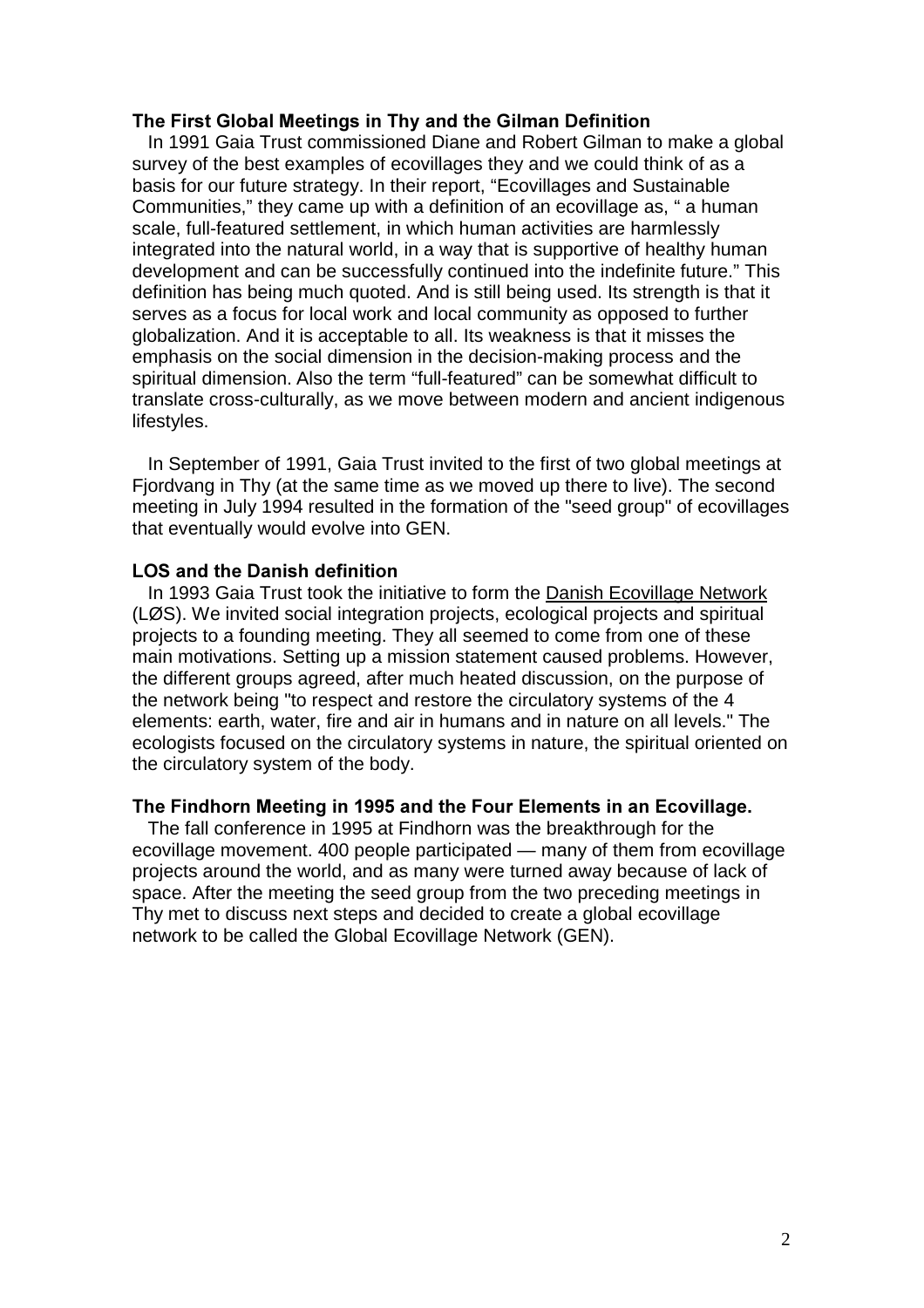

GEN is founded, October 1995<sup>1</sup>

 One topic on the agenda was reserved the definition of an ecovillage. We wanted membership in GEN to be open, but we also wanted to make sure that the voting power in the network was reserved to projects of a certain caliber so that ideals would not be watered down nor taken over by other interests. So we needed a definition and certain standards for the members of the voting body.

 All dimensions that needed go into the definition were listed on a board. Then we got the dimensions together in groups. I came up with the proposal of listing all these dimensions under the 4 elements as part of a circulatory paradigm and we tried to do that. There seemed to be a consensus in this whole process and a feeling of joy that people from so many countries and cultures had so similar a vision of what was needed for our little blue planet Earth.

 $\overline{a}$ <sup>1</sup> Key early officers and founders: Front row, from left: John Talbot, The Findhorn Foundation; Max Lindegger, Crystal Waters, Secretary GENOA; Declan Kennedy, Lebensgarten, Germany; Secretary GEN-Europe and first Chair GEN International, Albert Bates, The Farm, USA, Secretary GEN Americas, Second row, first from left Robert Gilman, In Context Institute, USA, Judy Buhler, Findhorn, Diane Gilman, In Context Institute, Linda Joseph, later President, Ecovillage Network of the Americas (ENA). Third row, Patrick Gibbon, the Farm, Hamish Stewart, first Secretary of GEN International; Stephan Wik, webmaster for the Intenet site, Ross Jackson, Gaia Trust, Marilyn Mehlmann,GAP Sweden, Jullian Conrad, Robert Tapp, Crystal Waters. Top row, Andrea Borsos, Gyürüfü, Hungary, David Bien, Russia/USA, Bela Borsos, Gyûrûfü, Kaj Hansen, first chair of LØS, Hjortshøj, Denmark, Hildur Jackson, Gaia Trust.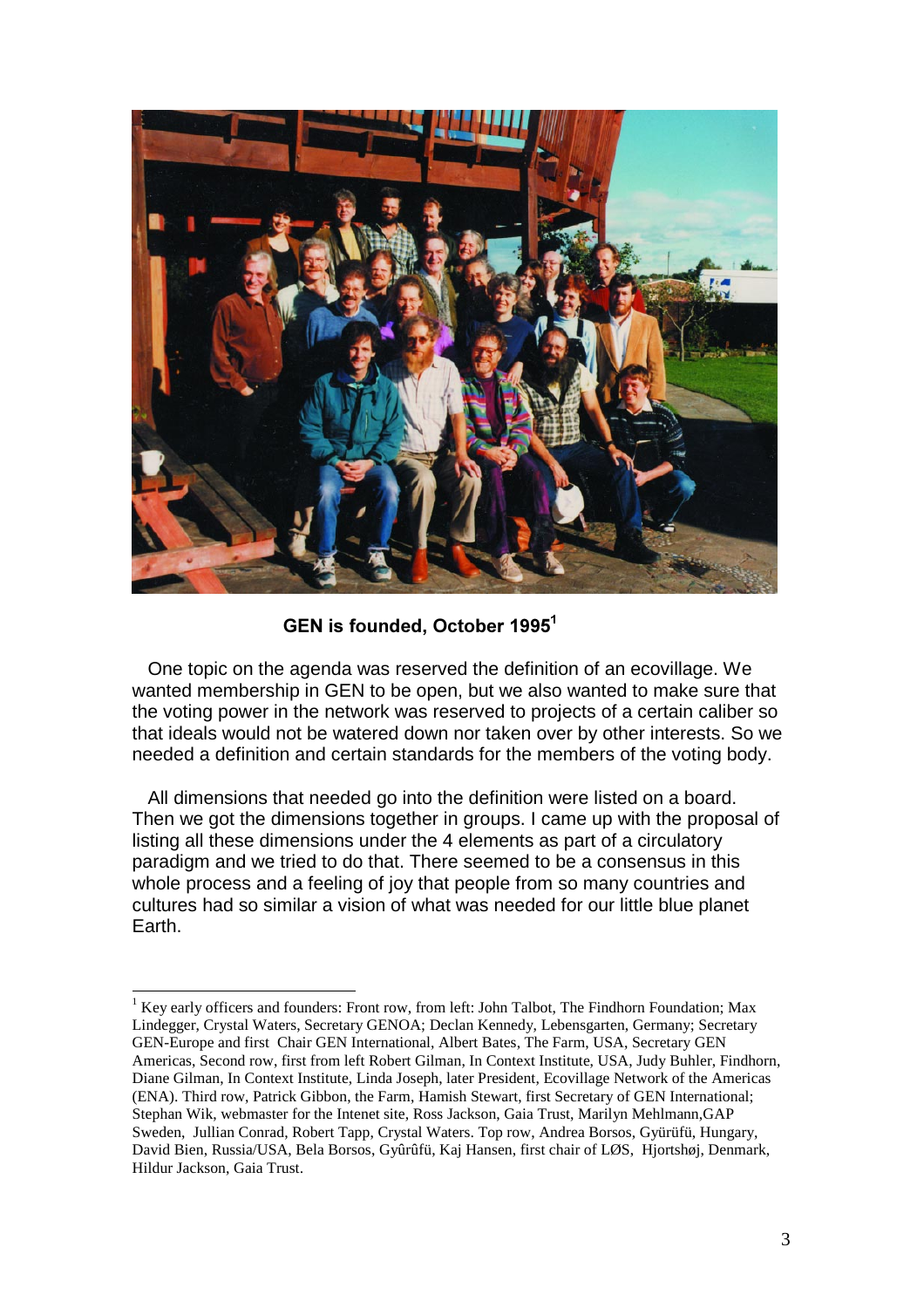

 Water and Fire caused little discussion. The subject of area of Air (cultural/ spiritual dimensions), however, did create problems in defining 4 separate key words at the same time, as this was the area that most people thought the most important, being more intangible and comprising the important "community glue". The divergences were not of a fundamental character, rather difficulty in defining 4 separate areas and finding acceptable formulations. Some persons wanted certain keywords like "purpose" or "community" in the fifth circle in the middle. The essence of the model is that when the 4 circles are balanced and "circling" so is the middle one.

## Problems with "The Four-Element Definition"

 One problem with using the four-element definition has been that some people feel that allocation of subject areas under the different elements is not clear, or they come from a cultural background with a different concept around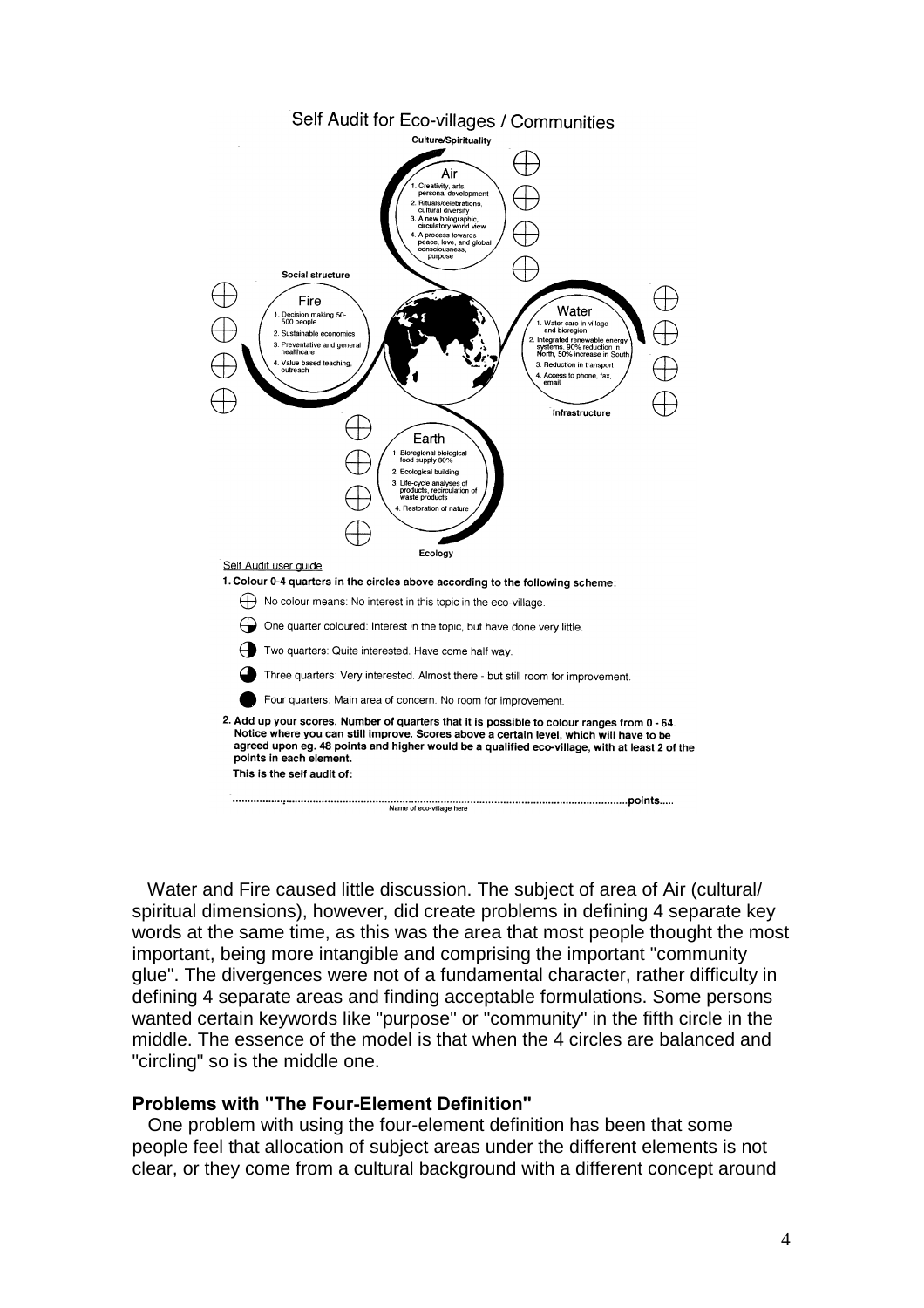the elements. It was the intention that a four-element model, which is represented in so many wisdom cultures (African, Buddhist, Native American, Chinese and European mystery schools) would be a way of respecting these traditions and demonstrating humbleness towards nature.

 As an example of the first, some wanted health care to be placed in Air, where I have placed it in Fire. For me the beauty of the model is reflects the chakra system as well as circulatory system of nature around us. If you see Earth and Water as two sides of the concept of ecology — one the physical/ material, the other the life giving/ etheric side, then the model may be easier to understand. Earth is the root chakra in the body, water is the hara charka, i.e. that which enlivens the physical matter. Fire is then the circulatory system of communication in images and words and everything connected to communication, such as organization, conflict resolution and the building up of health systems. Air is everything connected to values, to heart, to love. Love should be the center and guiding value of all the others. Health belongs on all levels, as this circulatory paradigm also has a holographic dimension where all subject areas in the circles are also contained in the others. We need a healthy physical body and healthy life systems. All preventive health care like dancing, singing and meditation does belong in air as cultural expressions. But as a social system I would place it in Fire.

 Another main area of concern is that of spirituality. Every society has its own interpretation of its spiritual culture and traditions. This topic can be very sensitive and yet a change of values and worldview, including the realization that we humans are the major problem, is essential. But it is easier to avoid this topic and suppress it in talks or in applications for funding. I believe we are missing the point and sending unclear messages if we leave it out. What we are trying to materialize is a society based on love and cooperation as opposed to one based on greed and competition. This has to become part of daily language and cultural expressions should support this.

#### Habitat Conference in Istanbul 1996

 One decision at Findhorn was to join the UN Habitat conference in Istanbul the following June and inaugurate GEN there. Gaia Trust produced a book-let for this purpose: "The Earth is our Habitat" for which I developed a definition based on the 4 elements and almost identical with what had come up at Findhorn. Heidi Wrighton did the graphics. The reason for putting a lot of work in into this was to have something that was simple, easy to remember and that was not culturally biased.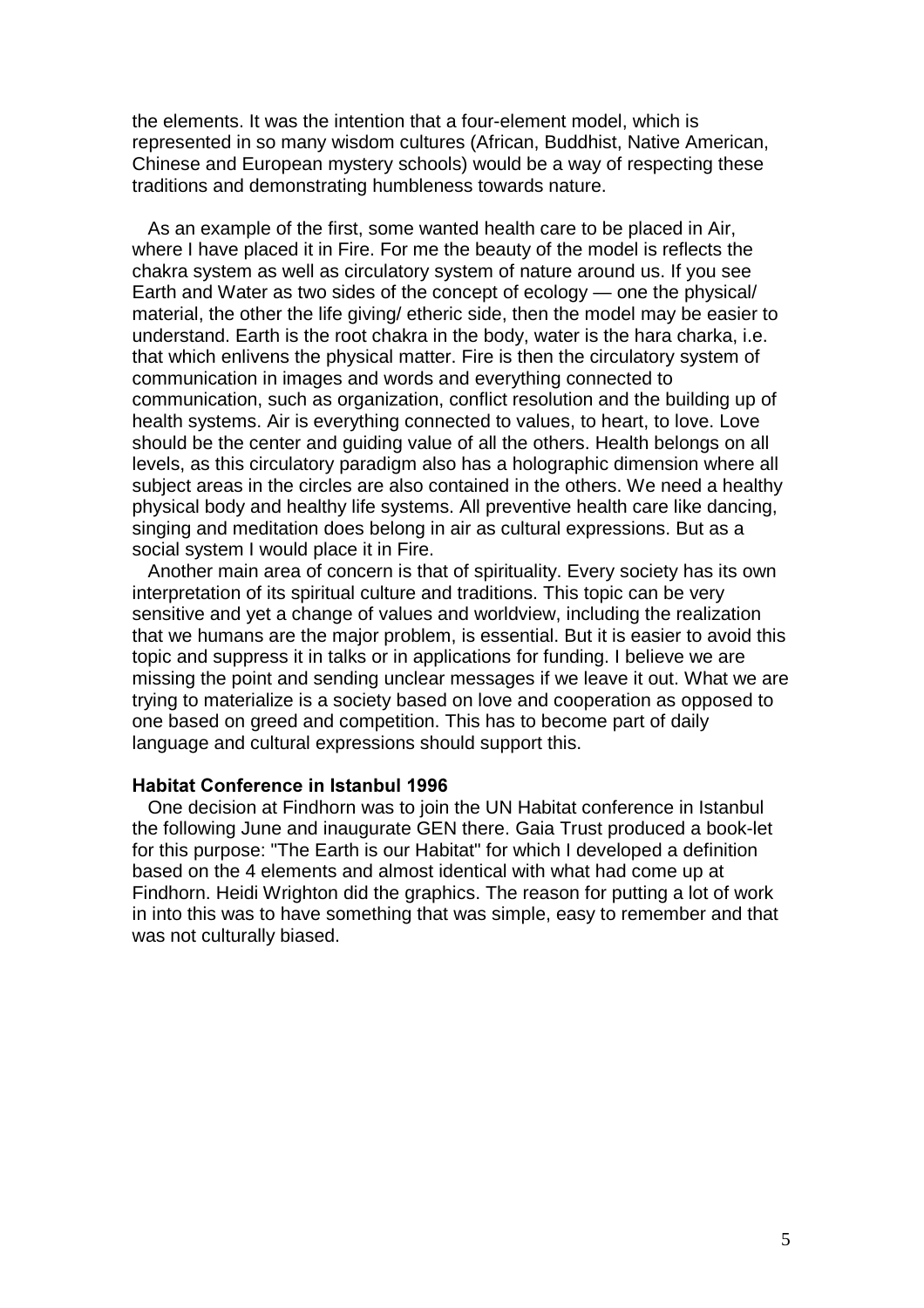

## The Self-Audit Project

 Along with the question of definition came the need for the communities to realize where they were in relation to the ideal of a fully featured ideal ecovillage. There is a definite consensus that communities should do the selfaudit for themselves rather than outsiders evaluating them. Marilyn Mehlmann and Linda Joseph (now president of ENA — the Ecovillage Network of the Americas) spent considerable time creating a point system that has been used by several communities. I came up with my very simple idea, which is a further elaboration of the definition with 4 circles, each containing 4 dimensions. Every one of the 16 dimensions has a circle next to it split in quarters. You can then fill out 1-4 of these quarters and graphically show where you are in your endeavors. It is useful as a pedagogical tool to create a debate in communities, but not very exact. It has the advantage of giving a picture of a given community without words or numbers. It has been proposed to call this simple tool an ecovillage profile.

 Linda Joseph has done a thorough job and come up with a much more comprehensive tool since then. This system is not fully compatible with what I have developed and reminds us gracefully that all images, metaphors and models are only imitations of reality. Personally I have become somewhat skeptical of the idea of audits even if I accept the necessity of it. The situation in different countries makes it very difficult and often meaningless to compare. One audit for every country would be meaningless. We should instead cherish differences. Ecovillages in towns and close to towns have a much more difficult time with ecology. The non-quantifiable areas (and there are many), which may be the most important, will easily be left out. So if we make an audit we should make sure that the non-quantifiable items have their proper weighing in the overview. Using the circles could be one way of securing this. It may focus the discussions in ecovillages on statistics and control and give more power to traditional male areas of concern.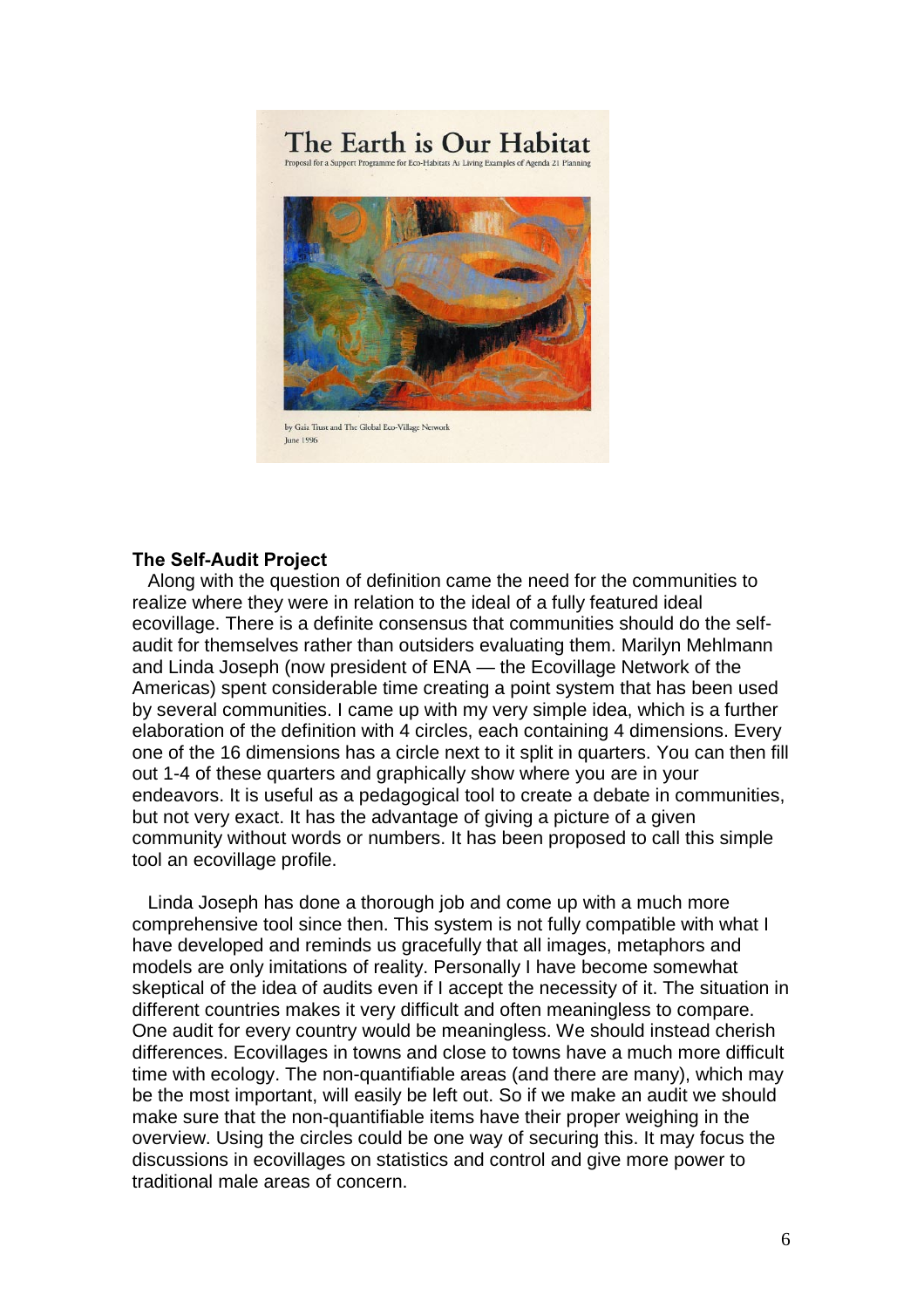In connection with the audit, some members have proposed simpler more ecological measurements that would make it easier for mainstream society to accept ecovillages and to get funding. The ecological dimensions are easier to quantify and there is increasing mainstream acceptance of the need for evaluating the ecological consequences of our actions. The footprint theory is one such initiative.

## Our shared vision: Affirmations for the Global Ecovillage Network

 The process of formulating the common vision continues. Communicating by e-mail during the winter of 1996 Declan Kennedy, Albert Bates and Linda Joseph came up with the 14 affirmations that were brought in the summer 1996 special issue of In Communities Magazine, journal of co-operative living.

1. Humanity can live well on this Earth through the process of supporting individual self-realization and co-operative interdependence.

2. We recognize that to restore, sustain and protect the health and integrity of the environment, we begin by changing our attitudes, actions, and lifestyle, individually and in groups.

3. We strive towards a life of honest, fulfilling work; caring and fruitful social interaction; and simplicity of living coupled with abundance. 4. We support the movement toward locally self-reliant ecological communities and neighborhoods that are sustainable socially, environmentally, economically , and spiritually.

5. We educate in ways that honor and empower the whole person and individual actualization- physically, emotionally, mentally, and spiritually.

6. We educate in ways that promote successful co-operative efforts by valuing diversity, and by developing effective communication and community-building skills.

7. We recognize our dependence on the thriving of diversity and work to ensure the survival of all species and cultures.

8. We work to safeguard human rights, and toward the achievement of equality and social justice.

9. We embrace methods of land-use planning and development that honor and protect the health of natural eco-systems, such as permaculture, natural building, and preservation of wildlife habitat

10. We promote the research and use of non-toxic substances and methods in agriculture and industry, on the small scale, individually and locally; and the large scale, corporate levels and community-wide.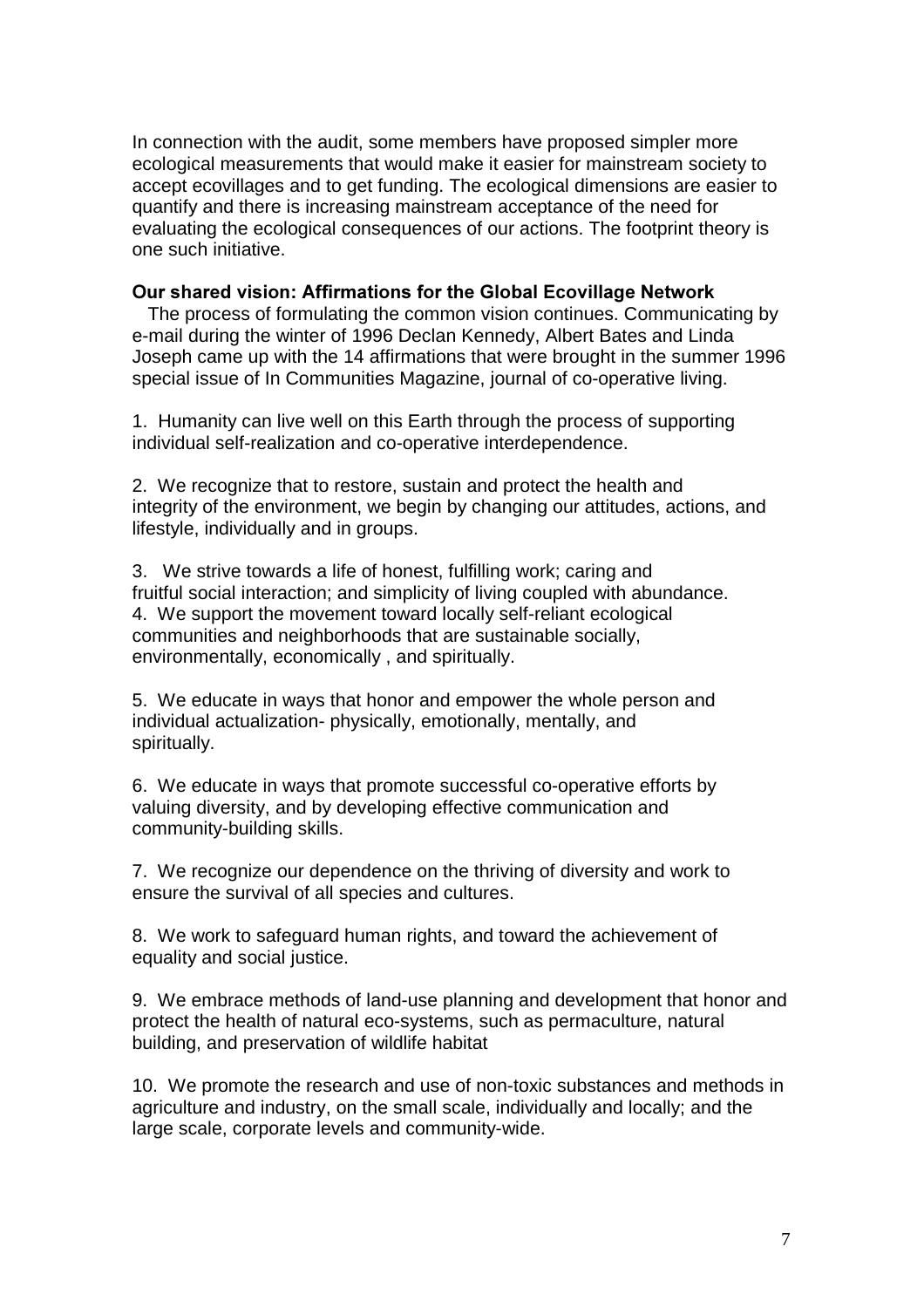11. We resolve conflict by speaking truthfully and with kindness, seeking resolution by peaceful means, at earliest time, with the appropriate people, and seek mediation when it is needed.

12. We support citizen diplomacy.

13. We work towards the establishment of free and responsible media, and expanding opportunities for exchange.

14. We believe the potential of humankind to make the vision of sustainability a reality, and to apply our creativity so that we and the Earth not only survive, but flourish and thrive.

## The International Advisory Council (IAC)

 At a GEN network meeting in Russia in June 1997 with the North/ South issue on the agenda a new working group was established, The Vision Keepers, later to be renamed the International Advisory Council. There role is to advise the GEN board and to assure that the original idealistic objectives are never forgotten. In 2004 the IAC members are: Marti Mueller, chair ( Auroville), Helena Norberg-Hodge (Ladakh), Declan Kennedy (Germany), Ross Jackson, Hildur Jackson, Hamish Stewart (Denmark), Vandana Shiva (India), Vinya Ariaratne (Sri Lanka) , Bea Briggs (Mexico/USA), Albert Bates, John Clausen and Liora Adler (USA). At a meeting in Copenhagen in October 1997 Marti Mueller, Helena Norberg-Hodge and Hildur Jackson formulated the following statement.

 The statement, which is presented as an ideal or vision, starts by acknowledging the still existing ecological villages in the South and is then followed by a statement for those areas of the globe where an indigenous base no longer exists. The next level contains the 3 dimensions of an ecovillage —: the social, ecological and spiritual/cultural. The third level further explains the dimensions of an ecovillage. A fourth layer may be later added: the actual implementation of the ideals or steps to take.

# VISION STATEMENT for a SUSTAINABLE EARTH

 For millennia people have lived in communities close to nature. Many of these communities, or "ecovillages," exist to this day and we seek to support their struggle for survival.

 In those parts of the world where an indigenous base has been destroyed, ecovillages are now being created intentionally so that people can live again in communities that are spiritually connected to the earth in a way that ensures the well being of all life forms into the indefinite future.

## ECOVILLAGES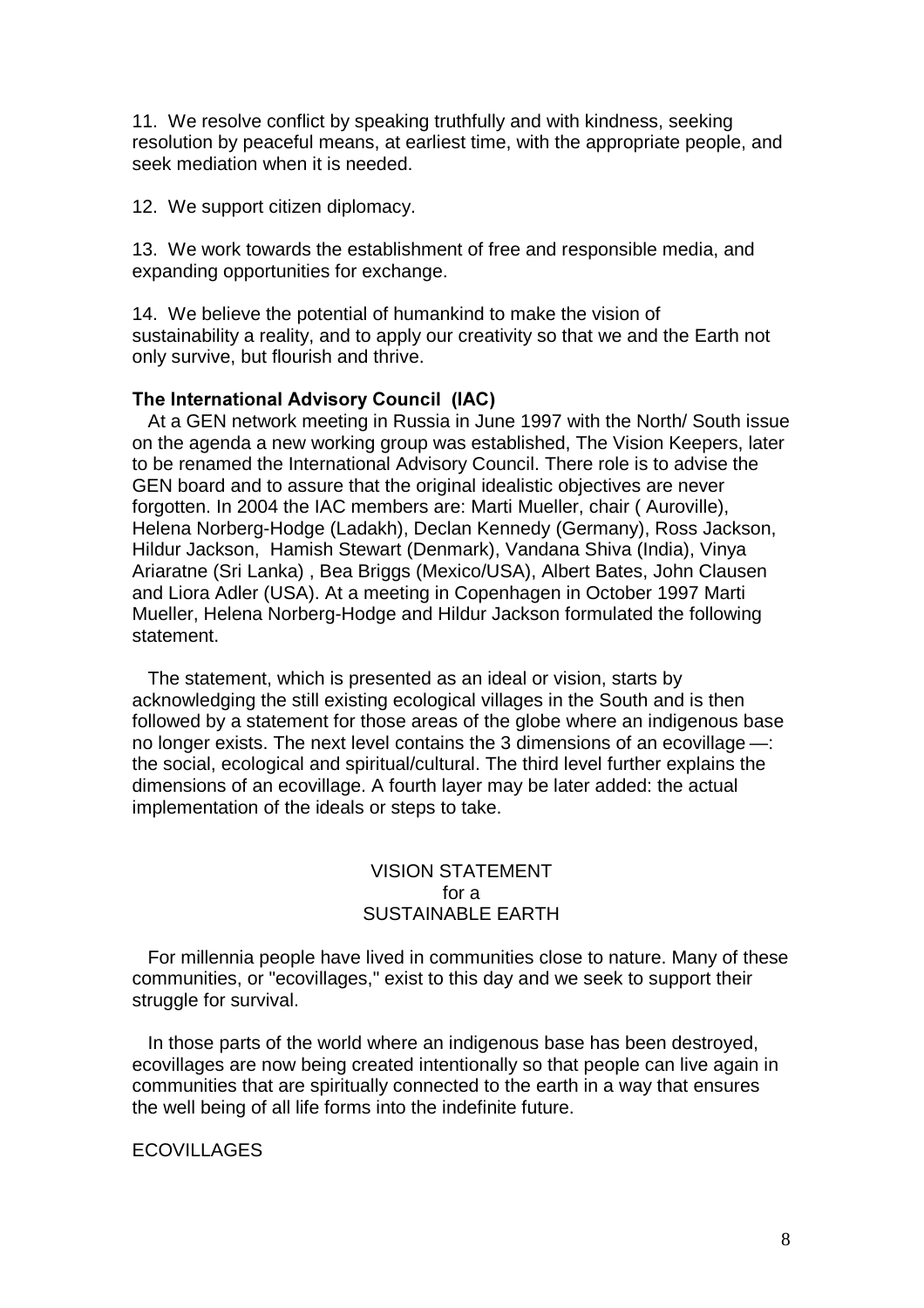The following dimensions describe the ecovillages towards which we are working:

# **COMMUNITY**

Ecovillages are communities in which people feel supported by and responsible to those around them. They provide a deep sense of belonging to a group. They are small enough that everyone feels empowered, seen and heard. People are then able to participate in making decisions that affect their own lives and that of the community on a transparent basis.

# ECOLOGY

Ecovillages allow people to experience their spiritual connection to the living earth. People enjoy daily interaction with the soil, water, wind, plants and animals. They provide for their daily needs-food, clothing, shelter-while respecting the cycles of nature.

## **SPIRITUALITY**

Ecovillages embody a sense of unity with the natural world. They foster recognition of human life and the earth itself as part of the larger cosmos.

## COMMUNITY means

--being committed to living in a community- whether rural or more urban basedthat is naturally limited in size by a human capacity to recognize and relate to others

--sharing common resources and emphasizing mutual aid

--emphasizing holistic health practices and preventative medicine

--providing meaningful work and material sustenance to all its members

--integrating marginal groups (women, children, the aged, the weak, the handicapped )

- --promoting unending education
- --encouraging unity through diversity and respect for minorities

--fostering cultural expression

## ECOLOGY means

--growing as much food as possible and supporting organic food production in the community bio-region

--creating homes out of locally adapted materials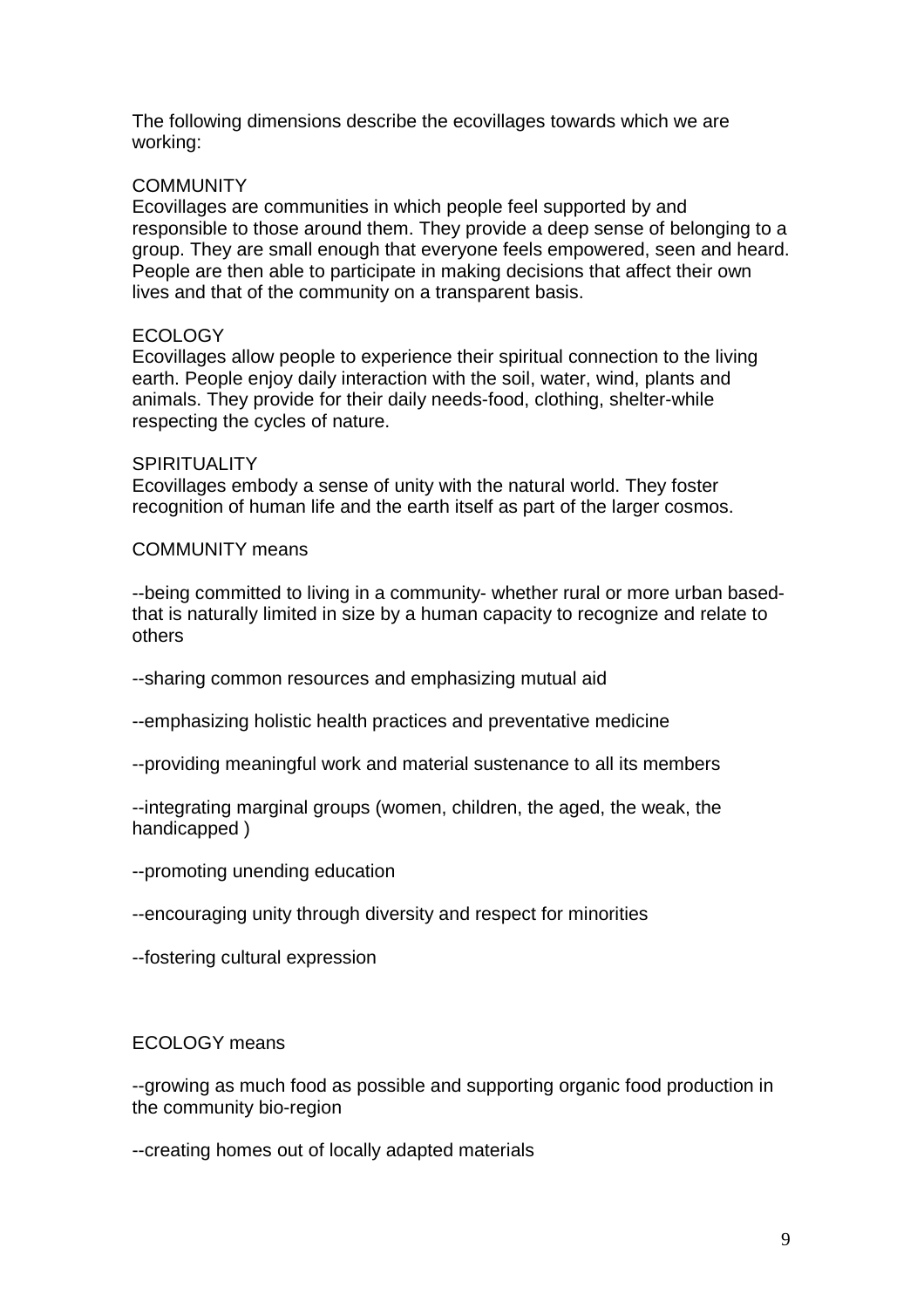--using village-based integrated renewable energy systems

--protecting bio-diversity

--fostering ecological business principles

--assessing the life cycle of all products used in the ecovillage from a social and spiritual as well as an ecological point of view

--preserving clean soil, water and air through proper energy and waste management

--protecting nature and safeguarding wilderness areas

SPIRITUALITY means

--respecting that spirituality manifests in many ways in different cultures and different places

--fostering a sense of joy and belonging through rituals and celebrations

--emphasizing creativity and the arts as an expression of unity and interrelationship to our universe

--providing for the development of the inner self

# Frequently asked questions.

Some questions are constantly recurring as objections towards the whole concept of ecovillages as a realistic lifestyle. Helena, Marti and Hildur answer a few of them.

Question: Can ecovillages be in the city or in suburbs? We cannot build new habitats. We have to use what is there. What do we do with all the mega-cities of the world?

Ecovillages can be both urban and rural.

The global ecovillage is a concept that transcends the urban/rural dichotomy and is basically a post industrial way of organizing society. It is established from the grass roots level and is based on a circular "bottom up" paradigm. Ideally, everything is organized first in terms of relevance to a local and regional area, but always with a consciousness of a planetary "eco-vision" For example food is grown locally, waste is composted and wastewater recirculated locally. To speak of urban ecology as opposed to rural ecology doesn't make any sense. The ecological systems based on permaculture design will be the same in both contexts. What is important is that the design and lifestyle is decided by the people who live in each community. Experience has thus far shown that, when given freedom of choice, the majority of people choosing to create new projects seems to prefer a close contact to nature.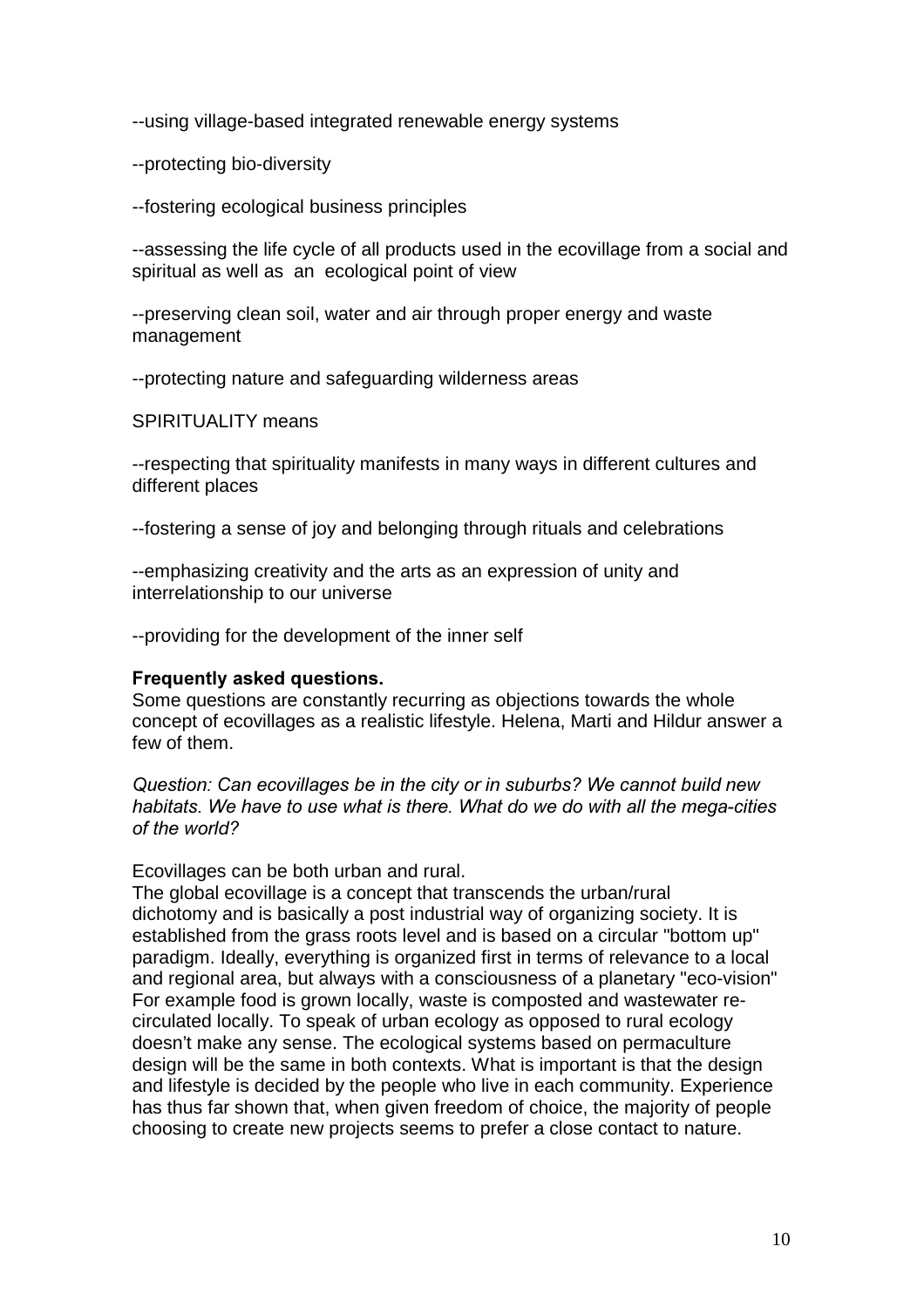## Question: Are there land and resources enough for ecovillages as a basic structure? Do big cities not use fewer resources and are they not more efficient?

Ecovillage living reduces the "ecological footprint", encouraging city people to move back on the land. Rural communities are both more efficient and require fewer resources than cities. In a decentralized society operating at the human rather then the global scale, energy needs can be met using resources and technologies appropriate to the local environment. Transport networks do not need to be as extensive or traversed, as most essential goods are produced and consumed within a relatively short distance, and the "commute" to work does not require a long trip by car.

 Smaller communities are also more likely to engage in a more rigorous form of participatory democracy — one that is truly representative and responds to real human needs. In addition, a shift to smaller scale habitats allows people to reduce their "ecological footprint" — the impact of their consumption and lifestyle patterns upon other parts of the world. Locally based economies confine their ecological footprint to the immediate vicinity — encouraging stewardship for the environment and a much more ecologically sensitive and efficient model of development

 By living in more decentralized settlements with strong local economies, people can reconnect to the land. This would not only breed a healthier, more diversified, human environment, but also generate local alternatives to the overconsumption and ecological degradation, which currently afflicts much of our planet.

 This is an ongoing process. There will probably never be an authorized definition, but hopefully we will achieve a sustainable culture.

## The Sustainability Circle

In the book: Ecovillage Living, Restoring the Earth and her People (Hildur Jackson and Karen Svensson , 2002) we developed the sustainability circle as a way of defining sustainability and ecovillages using it as the structuring principle of the book. The 3 dimensions — ecology, social and spiritual/cultural were subdivided into 5 dimensions each so that we have the 15 dimensions of sustainability. The circle gives a feeling of wholeness and creates a balance between the different dimensions. People seem to have accepted it and are using it. We see it reproduced in the most unexpected places. It is easy to convince people that the 5 ecological dimensions are not enough to define sustainability.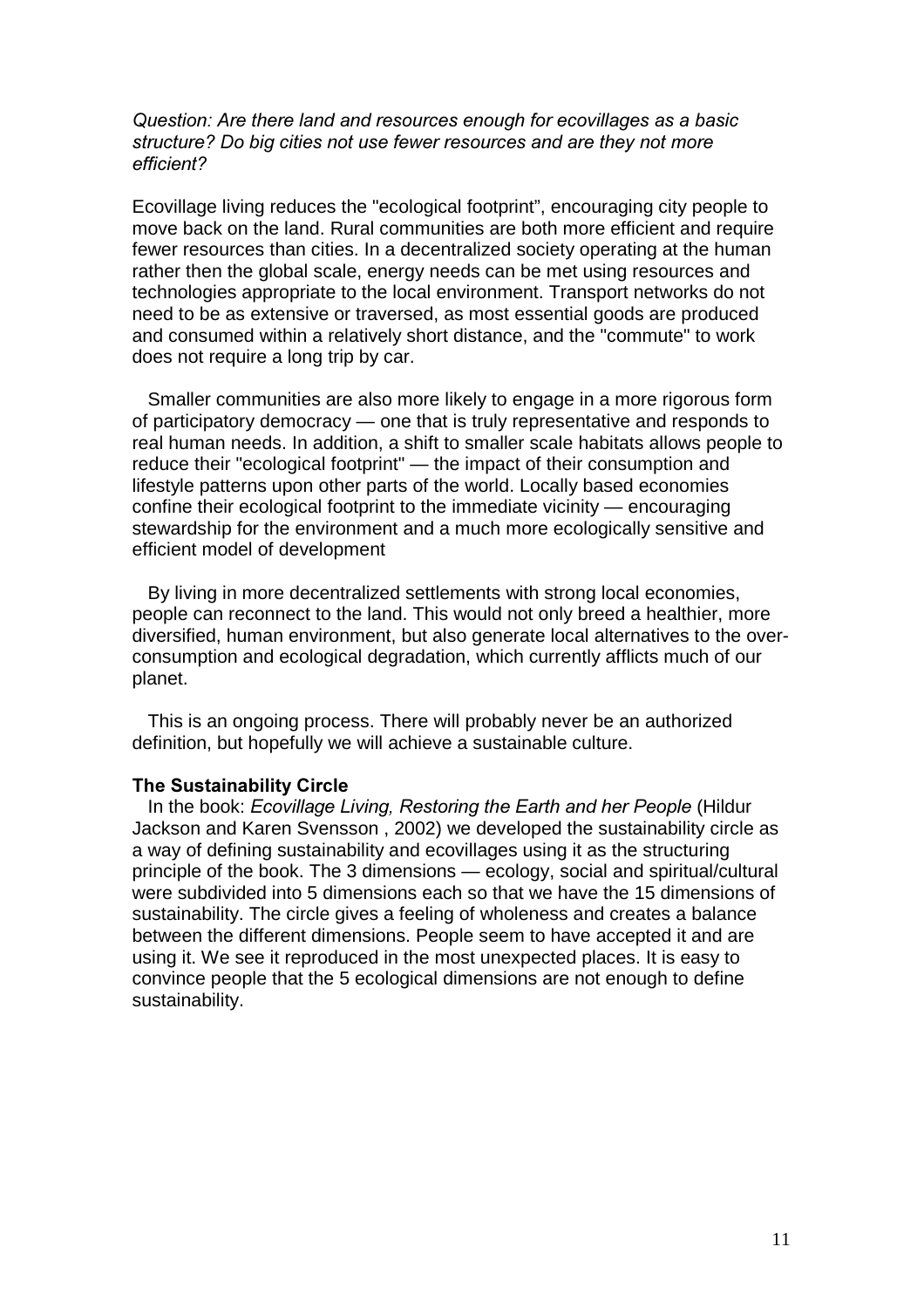

# The Sustainability Circle

# **GEN Charter**

The Board of the Global Ecovillage Network made a charter for GEN in 2001. Philip Snyder from the international office came up with the first version and Albert Bates finalized it.

GEN Mission, Vision and Purposes:

Vision: We envision a planet of diverse cultures of all life united in creating communities in harmony with each other and the Earth, while meeting the needs of this and future generations.

Mission: We are creating a sustainable future by identifying, assisting and coordinating the efforts of communities to acquire social, spiritual, economical and ecological harmony. We encourage a culture of mutual respect, solidarity and love, open communications, cross-cultural outreach, and education by example. We serve as a catalyst to bring the highest aspirations of humanity into practical reality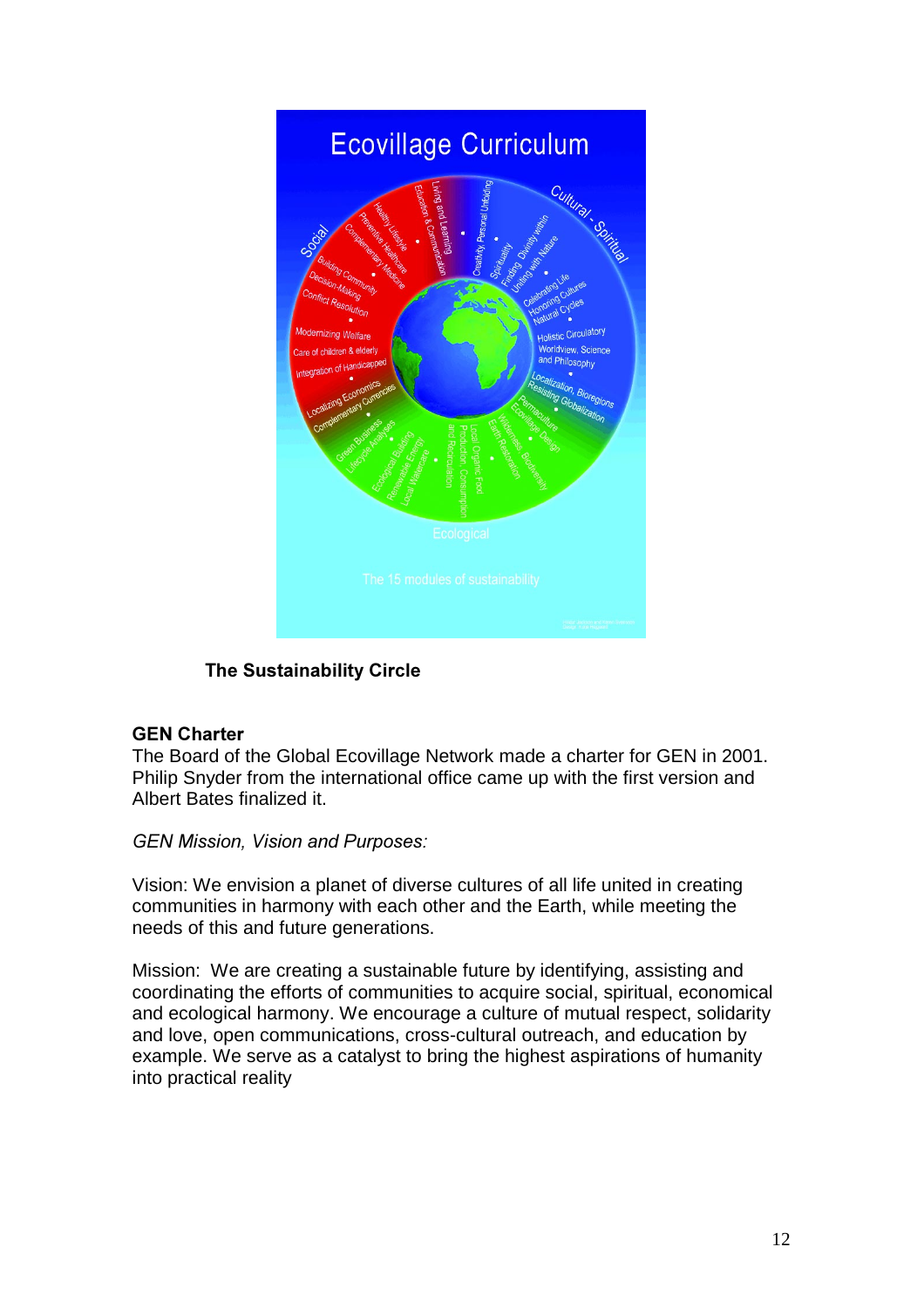#### Special conditions in Africa

 Marian Zeitlin from Eco-Yoff in Senegal offers an interesting perspective on African ecovillages in the following.

 The founders of the Senegalese ecovillage network (GEN Senegal), which is a member of GEN Europe, were faced with a social, ecological and political environment that differs from the North

 Senegal has 14,000 rural villages that could claim to be ecovillages because they practice a traditional lifestyle of living lightly on the land, following natural ecological climatic and crop cycles, and practicing psychologically nurturing community lifestyles. However, with continuous population growth, the poverty of these villages leads their inhabitants to destroy their natural environment by burning their remaining forests for cooking fuel, extending their agricultural lands into wilderness areas, and hunting and eating their endangered wildlife. The relatively illiterate village dwellers also don't have a conscious awareness that their conditions of life are desirable and in need of protection. Most villagers in the remote area of Vélingara, Kolda Region that we interviewed for UNICEF in March 2004 have as their highest hope for their children to escape from the village to the city or to one of the foreign countries they see on television when they visit nearby market towns.

 A reason they give for this defection is that their previously good life has been destroyed since the days of colonialism, and that they have given up hope of being able to restore the golden age of their ancestors. The ecovillage movement restores this hope.

 The need for accreditation arose from the need to choose a limited number of villages in which to concentrate funding resources until several truly sustainable ecovillages can be developed to serve as model solutions for the intractable vicious cycle of poverty and environmental destruction, which entraps most of Senegal's villages. So ecovillages were those of a number of traditional villages chosen to be accredited

 I want to explain how the founders' group of about 6 Senegalese villages created the criteria. Demba Mansare and his wife Elise (Danish) contributed a lot to this workshop. I served as the main facilitator since I had facilitated similar sessions for environmental action research classes in the past.

 The criteria were created during a workshop using a participatory consensus process. This workshop is based on the assumption that the group attending the workshop is varied enough to represent the interests of the network(s) that will be using the criteria that are created in this way.

 We started with a closed-eye visualization in which each person explored his or her vision of his/her ecovillage (project) as it should look in 5 to 10 years. Next everybody shared his or her visions. We started to record the elements of these visions on a central blackboard, but as soon as each theme in the different visions started to be repeated in the reports coming from two or three persons, we moved that theme onto its own large paper on the wall. The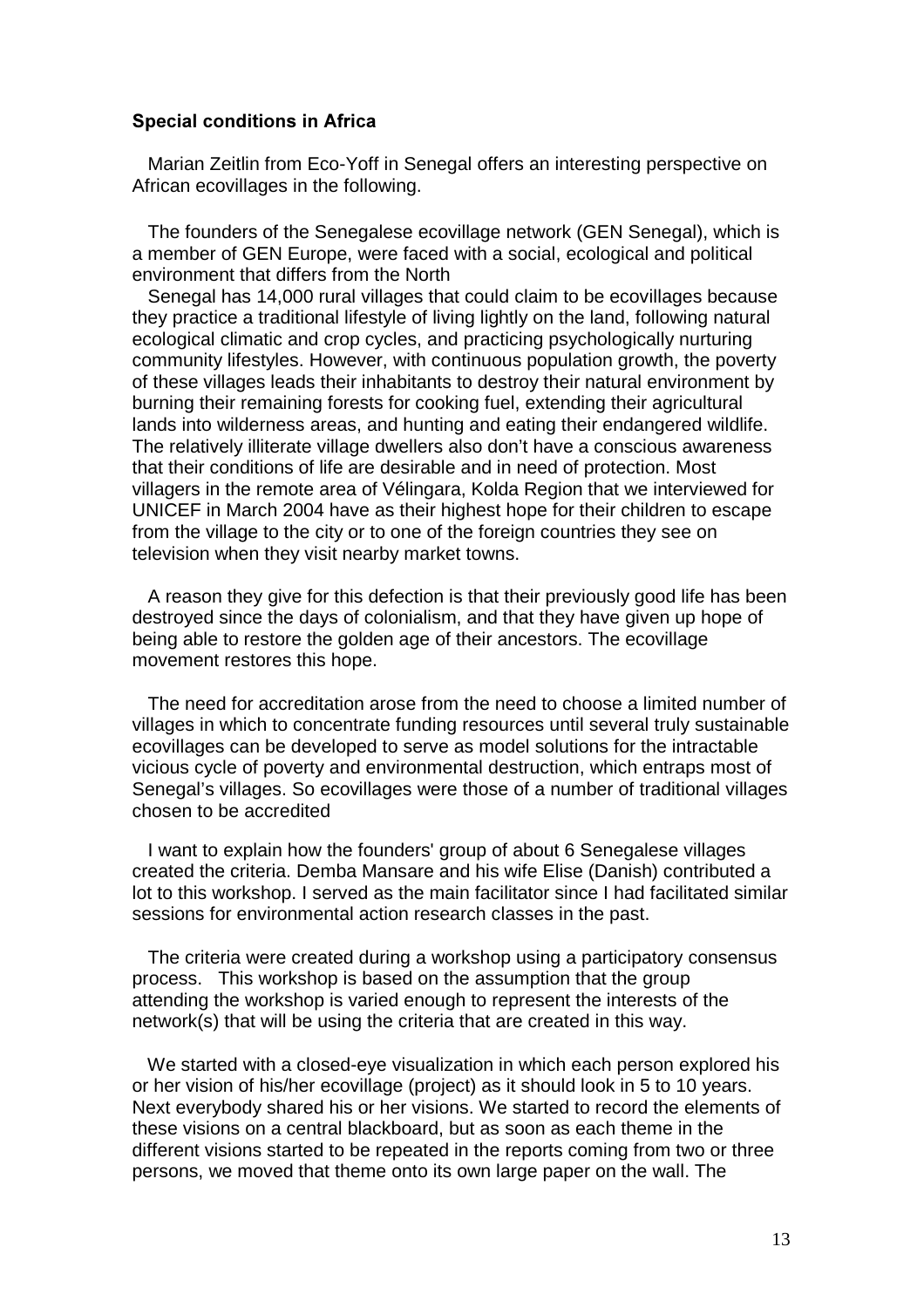amazing discovery was that the visions were in a sense "the same vision." This unified the group. The themes fell under the major categories in our accreditation forms: Habitat, Economy, Natural Resources, and Culture and Society (we included spirituality in the subsections of this last theme, but didn't use the word spirituality in the title in order to avoid misunderstanding that we were a religious group.)

 In this way, the assessment forms used in accreditation have a double purpose. The first is to determine the dynamism and determination of the village leadership and whether they already have started activities to protect their environment and their culture. Second, the accreditation visit is an awareness building experience designed to bring hope to villagers that their villages can be restored to their previous vibrancy. They tour around their site with the assessor and discuss each item in the list. As they do this, they gain an understanding of the concept of an ecovillage and how it can allow them to reclaim their community. They also are encouraged to question the assessor, and argue their case for accreditation. Non-accredited villages are not rejected but are put on a waiting list and encouraged in the types of community actions that will count towards their accreditation.

#### Healing biotope, community and peace village.

Tamera in Portugal, as also expressed in Dieter Duhm's book: The Sacred Matrix, and the new German women's movement (the magazine Frauenstimme) talk about creating communities, peace villages and healing bio-topes. They do not use the word ecovillage a such. In a way the 3 words express the 3 different dimensions of the definition of ecovillage: the social, the spiritual and the ecological.

## The Alfa-omega project/ the White Mountain project.

 When meeting with a group of people recently in 2003 in Denmark to start a new ecovillage project, we discussed the terms that we felt comfortable with. We called the project as above, just to have a working title. "White Mountain" is the most common village name in flat little Denmark (maximum height over sea level 186 meters). The snow probably stays a little later on hilltops. I find it so heartening and optimistic. The alfa- omega points to teh wish for a holistic approach. We see ecovillages as a holographic representation of the society, the part containing all elements of society within the walking distance of a child. It is then further defined by a social partial vision, an ecological partial vision and a spiritual partial vision much like Helena's and Marti's above and as the sustainability circle.

#### The Village Design Institute

 Christopher Mare, of Antioch University, USA, made up his own ecovillage education and Village Design Institute and did his Ph.D. thesis on this topic. His work is not yet in print. He writes, "I am saying the word "ecovillage" gets used rather loosely; it's being indiscriminately applied as a blanket term to a wide variety of settlement patterns with a wide variety of forms and functions. These